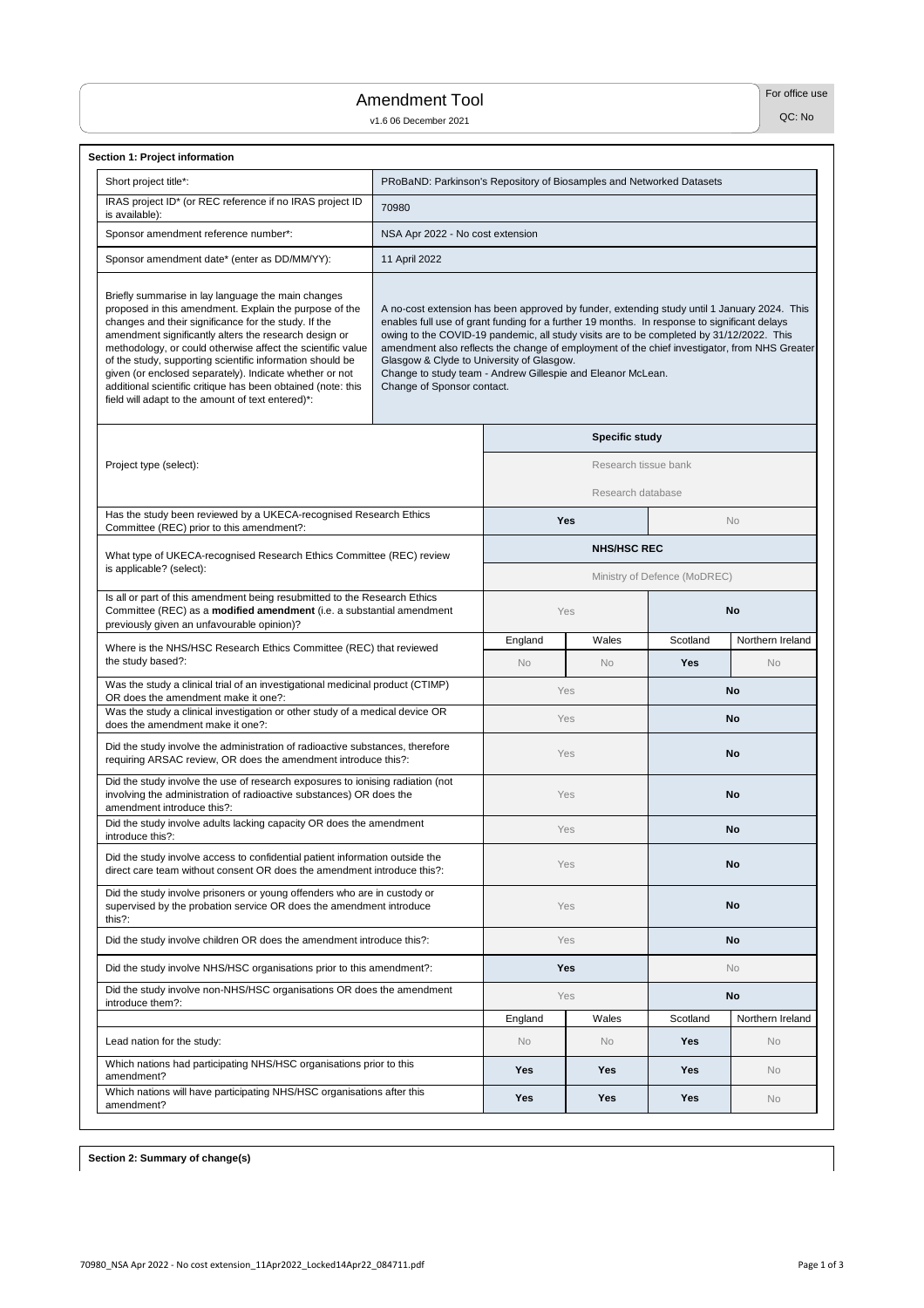**Please note:** Each change being made as part of the amendment must be entered separately. For example, if an amendment to a clinical trial of an investigational medicinal product (CTIMP) involves an update to the Investigator's Brochure (IB), affecting the Reference Safety Information (RSI) and so the information documents to be given to participants, these should be entered into the Amendment Tool as three separate changes. A list of all possible changes is available on the "Glossary of Amendment Options" tab. To add another change, click the "Add another change" box.

| Change 1                                                                                                                                                                  |                                                                                                                                               |                                             |            |            |                          |  |  |  |  |
|---------------------------------------------------------------------------------------------------------------------------------------------------------------------------|-----------------------------------------------------------------------------------------------------------------------------------------------|---------------------------------------------|------------|------------|--------------------------|--|--|--|--|
| Area of change (select)*:<br>Administrative details for the project                                                                                                       |                                                                                                                                               |                                             |            |            |                          |  |  |  |  |
| Specific change (select - only available when area of<br>change is selected first)*:                                                                                      |                                                                                                                                               | Contact details - CI or other project staff |            |            |                          |  |  |  |  |
| Further information (free text - note that this field will adapt<br>to the amount of text entered):                                                                       | Chief investigator Donald Grosset will now be contactable through employment at the<br>University of Glasgow at donald.grosset@glasgow.ac.uk. |                                             |            |            |                          |  |  |  |  |
| Applicability:                                                                                                                                                            |                                                                                                                                               | England                                     | Wales      | Scotland   | Northern Ireland         |  |  |  |  |
| Where are the participating NHS/HSC organisations located that will be affected<br>by this change?*:                                                                      |                                                                                                                                               | <b>Yes</b>                                  | <b>Yes</b> | <b>Yes</b> | <b>No</b>                |  |  |  |  |
| Will all participating NHS/HSC organisations be affected by this change, or only<br>some? (please note that this answer may affect the categorisation for the<br>change): |                                                                                                                                               | All<br>Some                                 |            |            |                          |  |  |  |  |
|                                                                                                                                                                           |                                                                                                                                               |                                             |            |            | Remove all changes below |  |  |  |  |

| Change 2                                                                                                                                                                                                                                                |                                                                                                                                                                                                  |            |            |                  |                          |  |  |  |  |
|---------------------------------------------------------------------------------------------------------------------------------------------------------------------------------------------------------------------------------------------------------|--------------------------------------------------------------------------------------------------------------------------------------------------------------------------------------------------|------------|------------|------------------|--------------------------|--|--|--|--|
| Area of change (select)*:                                                                                                                                                                                                                               | <b>Study Design</b>                                                                                                                                                                              |            |            |                  |                          |  |  |  |  |
| Specific change (select - only available when area of<br>change is selected first)*:                                                                                                                                                                    | Extension to study duration that will not have any additional resource implications for<br>participating organisations - Please specify in the free text below                                   |            |            |                  |                          |  |  |  |  |
| Further information In particular, please describe why this<br>change can be implemented within the existing resource<br>in place at the participating organisations (free text - note<br>that this field will adapt to the amount<br>of text entered)* | Funder approved a no-cost extension with a final end-date of 1 January 2024. To<br>accommodate delays from the COVID-19 pandemic, final study visits may be completed until<br>31 December 2022. |            |            |                  |                          |  |  |  |  |
| Applicability:                                                                                                                                                                                                                                          |                                                                                                                                                                                                  | Wales      | Scotland   | Northern Ireland |                          |  |  |  |  |
| Where are the participating NHS/HSC organisations located that will be affected<br>by this change?*:                                                                                                                                                    |                                                                                                                                                                                                  | <b>Yes</b> | <b>Yes</b> | <b>Yes</b>       | <b>No</b>                |  |  |  |  |
| Will all participating NHS/HSC organisations be affected by this change, or only<br>some? (please note that this answer may affect the categorisation for the<br>change):                                                                               |                                                                                                                                                                                                  | <b>All</b> |            | Some             |                          |  |  |  |  |
|                                                                                                                                                                                                                                                         |                                                                                                                                                                                                  |            |            |                  | Remove all changes below |  |  |  |  |

| Change 3                                                                             |                                             |  |  |  |  |
|--------------------------------------------------------------------------------------|---------------------------------------------|--|--|--|--|
| Area of change (select)*:                                                            | Administrative details for the project      |  |  |  |  |
| Specific change (select - only available when area of<br>change is selected first)*: | Contact details - Sponsor or representative |  |  |  |  |

| Further information (free text - note that this field will adapt<br>to the amount of text entered):                                                                       | Change in Sponsor contact details                                          |                          |            |            |                  |  |  |  |
|---------------------------------------------------------------------------------------------------------------------------------------------------------------------------|----------------------------------------------------------------------------|--------------------------|------------|------------|------------------|--|--|--|
| Applicability:                                                                                                                                                            |                                                                            | England                  | Wales      | Scotland   | Northern Ireland |  |  |  |
| Where are the participating NHS/HSC organisations located that will be affected<br>by this change?*:                                                                      |                                                                            | <b>Yes</b>               | <b>Yes</b> | <b>Yes</b> | <b>No</b>        |  |  |  |
| Will all participating NHS/HSC organisations be affected by this change, or only<br>some? (please note that this answer may affect the categorisation for the<br>change): |                                                                            | <b>All</b>               | Some       |            |                  |  |  |  |
|                                                                                                                                                                           |                                                                            | Remove all changes below |            |            |                  |  |  |  |
|                                                                                                                                                                           | Change 4                                                                   |                          |            |            |                  |  |  |  |
| Area of change (select)*:                                                                                                                                                 | <b>Researchers</b>                                                         |                          |            |            |                  |  |  |  |
| Specific change (select - only available when area of<br>change is selected first)*:                                                                                      | Changes to the research team (other than CIs or PIs)                       |                          |            |            |                  |  |  |  |
| Further information (free text - note that this field will adapt<br>to the amount of text entered):                                                                       | Addition of 2 new study team members (Andrew Gillespie and Eleanor McLean) |                          |            |            |                  |  |  |  |
| Northern Ireland<br>Applicability:<br>England<br>Wales<br>Scotland                                                                                                        |                                                                            |                          |            |            |                  |  |  |  |